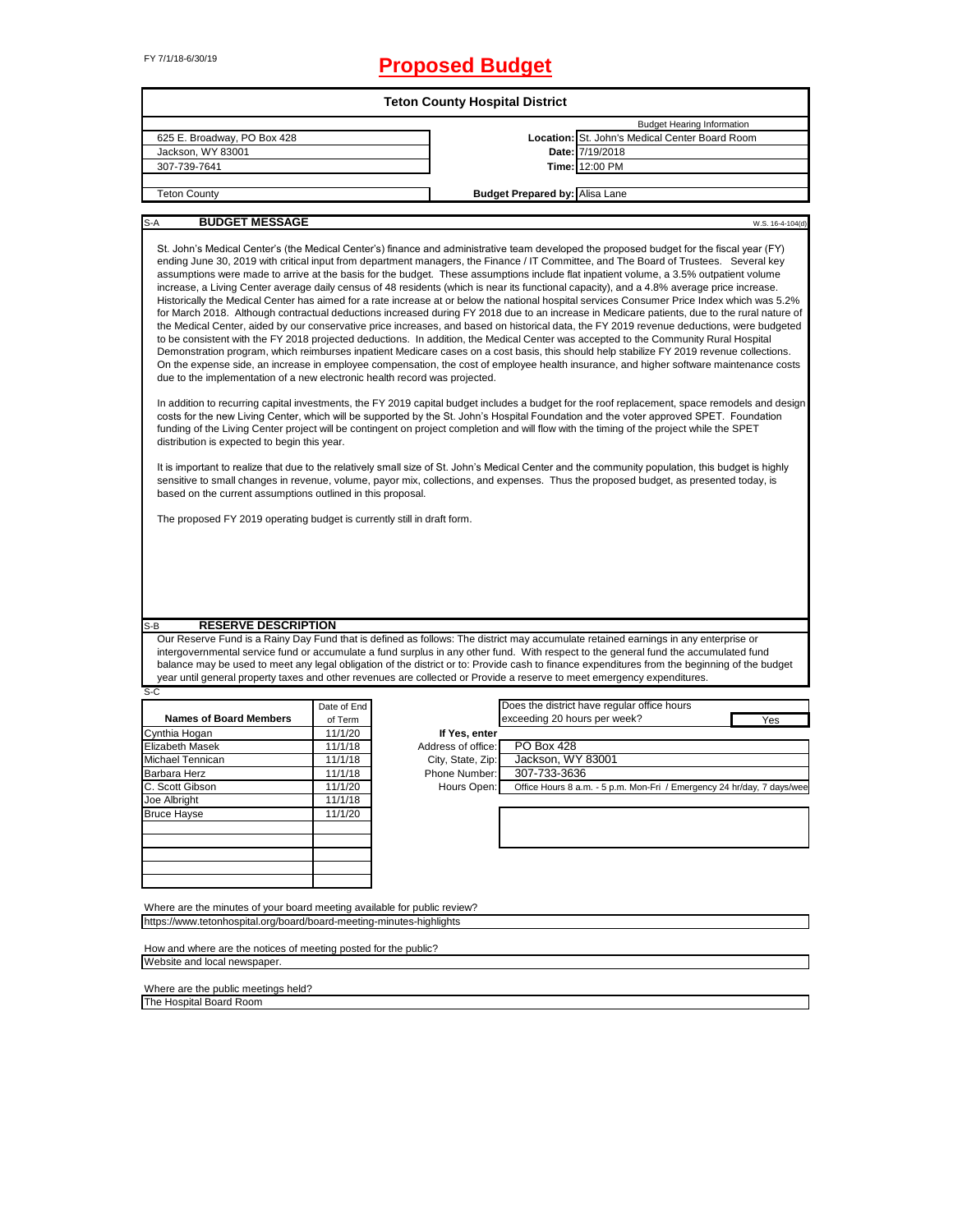### **PROPOSED BUDGET SUMMARY**

|       | <b>OVERVIEW</b>                                             | 2016-2017<br>Actual | 2017-2018<br>Estimated | 2018-2019<br>Proposed | Pending<br>Approval |
|-------|-------------------------------------------------------------|---------------------|------------------------|-----------------------|---------------------|
|       |                                                             |                     |                        |                       |                     |
| $S-1$ | <b>Total Budgeted Expenditures</b>                          | \$121,600,556       | \$123.081.772          | \$131,076,801         |                     |
| $S-2$ | <b>Total Principal to Pay on Debt</b>                       | \$910,000           | \$165,000              | \$825,000             |                     |
| $S-3$ | <b>Total Change to Restricted Funds</b>                     | \$0                 | \$0                    | \$1,198               |                     |
|       |                                                             |                     |                        |                       |                     |
| $S-4$ | <b>Total General Fund and Forecasted Revenues Available</b> | \$182,817,370       | \$181,575,143          | \$202,675,217         |                     |
|       |                                                             |                     |                        |                       |                     |
| $S-5$ | Amount requested from County Commissioners                  | \$4,518,636         | \$4,274,396            | \$5,224,767           |                     |
|       |                                                             |                     |                        |                       |                     |
| $S-6$ | <b>Additional Funding Needed:</b>                           |                     |                        |                       |                     |

| <b>REVENUE SUMMARY</b> |                                              | 2016-2017           | 2017-2018              | 2018-2019             | Pending                                                                                                                                                                                                                          |
|------------------------|----------------------------------------------|---------------------|------------------------|-----------------------|----------------------------------------------------------------------------------------------------------------------------------------------------------------------------------------------------------------------------------|
|                        |                                              | Actual              | Estimated              | Proposed              | Approval                                                                                                                                                                                                                         |
|                        |                                              |                     |                        |                       |                                                                                                                                                                                                                                  |
| $S-7$                  | <b>Operating Revenues</b>                    | \$107,048,714       | \$109,710,602          | \$119,203,298         | <u> Kabupatèn Ba</u>                                                                                                                                                                                                             |
| $S-8$                  | Tax levy (From the County Treasurer)         | \$4,518,636         | \$4,274,396            | \$5,224,767           | <u> Kalèndher Kalèndher Kalèndher Kalèndher Kalèndher Kalèndher Kalèndher Kalèndher Kalèndher Kalèndher Kalèndhe</u>                                                                                                             |
| $S-9$                  | <b>Government Support</b>                    | \$0                 | \$0                    | \$8,196,203           | <u> Halling Colombia (Ba</u>                                                                                                                                                                                                     |
| $S-10$                 | Grants                                       | \$623.570           | \$683,286              | \$712.116             | <u>ilikuwa kat</u>                                                                                                                                                                                                               |
| $S-11$                 | Other County Support (Not from Co. Treas.)   | \$0                 | \$0                    | \$0                   | 74                                                                                                                                                                                                                               |
| $S-12$                 | <b>Miscellaneous</b>                         | \$3,286,971         | \$914,412              | \$961,813             | a katalunggal sa katalunggal sa katalunggal sa katalunggal sa katalunggal sa katalunggal sa katalunggal sa kat                                                                                                                   |
| $S-13$                 | <b>Other Forecasted Revenue</b>              | \$1,352,492         | \$5,460                | \$0                   | a kata                                                                                                                                                                                                                           |
|                        |                                              |                     |                        |                       |                                                                                                                                                                                                                                  |
| $S-14$                 | <b>Total Revenue</b>                         | \$116,830,383       | \$115,588,156          | \$134,298,197         | <u> Maria Maria Indonesia (</u>                                                                                                                                                                                                  |
|                        | FY 7/1/18-6/30/19                            |                     |                        |                       | <b>Teton County Hospital District</b>                                                                                                                                                                                            |
|                        | <b>EXPENDITURE SUMMARY</b>                   | 2016-2017           | 2017-2018              | 2018-2019             | Pending                                                                                                                                                                                                                          |
|                        |                                              | Actual              | Estimated              | Proposed              | Approval                                                                                                                                                                                                                         |
|                        |                                              |                     |                        |                       |                                                                                                                                                                                                                                  |
| $S-15$                 | <b>Capital Outlay</b>                        | \$13,232,433        | \$8,741,897            | \$9,741,085           | <u> Kalifornia (h. 1888)</u>                                                                                                                                                                                                     |
| $S-16$                 | <b>Interest and Fees On Debt</b>             | \$1,236,637         | \$1,222,125            | \$1,202,906           | <u> Kalendari Serika Ba</u>                                                                                                                                                                                                      |
| $S-17$                 | Administration                               | \$25,160,711        | \$25,915,195           | \$28,764,239          | <u> Karl Hermann (</u>                                                                                                                                                                                                           |
| $S-18$                 | <b>Operations</b>                            | \$58,742,338        | \$62,781,183           | \$65,499,212          | <u> Karl Mariti (</u>                                                                                                                                                                                                            |
| $S-19$                 | <b>Indirect Costs</b>                        | \$23,228,436        | \$24,421,373           | \$25,869,358          | <u> Marije Serije (</u>                                                                                                                                                                                                          |
|                        |                                              |                     |                        |                       |                                                                                                                                                                                                                                  |
| $S-20$                 | <b>Total Expenditures</b>                    | \$121,600,556       | \$123,081,772          | \$131,076,801         |                                                                                                                                                                                                                                  |
|                        |                                              |                     |                        |                       |                                                                                                                                                                                                                                  |
|                        | <b>DEBT SUMMARY</b>                          | 2016-2017           | 2017-2018              | 2018-2019             | Pending                                                                                                                                                                                                                          |
|                        |                                              | Actual              | Estimated              | Proposed              | Approval                                                                                                                                                                                                                         |
|                        |                                              |                     |                        |                       |                                                                                                                                                                                                                                  |
| $S-21$                 | <b>Principal Paid on Debt</b>                | \$910,000           | \$165,000              | \$825,000             | <u> Harristo Santa Carl</u>                                                                                                                                                                                                      |
|                        |                                              |                     |                        |                       |                                                                                                                                                                                                                                  |
|                        | <b>CASH AND INVESTMENTS</b>                  | 2016-2017<br>Actual | 2017-2018<br>Estimated | 2018-2019<br>Proposed | Pending<br>Approval                                                                                                                                                                                                              |
|                        |                                              |                     |                        |                       |                                                                                                                                                                                                                                  |
| $S-22$                 | <b>TOTAL GENERAL FUNDS</b>                   | \$65,986,987        | \$65,986,987           | \$68,377,020          | 1999 - Santa Maria Baratona                                                                                                                                                                                                      |
|                        |                                              |                     |                        |                       |                                                                                                                                                                                                                                  |
|                        | <b>Summary of Reserve Funds</b>              |                     |                        |                       |                                                                                                                                                                                                                                  |
| $S-23$                 | <b>Beginning Balance in Reserve Accounts</b> |                     |                        |                       |                                                                                                                                                                                                                                  |
| $S-24$                 | a. Depreciation Reserve                      | \$0                 | \$0                    | \$0                   | en de la familie de la familie de la familie de la familie de la familie de la familie de la familie de la fam<br>Concelho de la familie de la familie de la familie de la familie de la familie de la familie de la familie de  |
| $S-25$                 | b. Other Reserve                             | \$0                 | \$0                    | \$0                   | en de la familie de la familie de la familie de la familie de la familie de la familie de la familie de la fam<br>Constituit de la familie de la familie de la familie de la familie de la familie de la familie de la familie d |
| $S-26$                 | c. Emergency Reserve (Cash)                  | \$2,011,449         | \$2,011,449            | \$2,011,449           | a katika katika katika katika katika katika katika katika katika katika katika katika katika katika katika kat<br>Katika katika katika katika katika katika katika katika katika katika katika katika katika katika katika katik |
|                        | Total Reserves (a+b+c)                       | \$2,011,449         | \$2.011.449            | \$2,011,449           | <u> Hillisooni kuulu</u>                                                                                                                                                                                                         |
|                        |                                              |                     |                        |                       |                                                                                                                                                                                                                                  |

S-27 **Amount to be added**  S-28 a. Depreciation Reserve \$0 \$0 \$0 \$0 S-29 b. Other Reserve (Cash) <br>S-30 c. Emergency Reserve (Cash) <br>So \$0 \$0 \$1,198 S-30 c. Emergency Reserve (Cash) \$0 **Total to be added (a+b+c)** \$0 \$0 \$1,198 \$1,198 \$1,198 \$1,198 \$1,198 \$1,198 \$1,198 \$1,198 \$1,198 \$1,198 \$1,198 \$1,198 \$1,198 \$1,198 \$1,198 \$1,198 \$1,198 \$1,198 \$1,198 \$1,198 \$1,198 \$1,198 \$1,198 \$1,198 \$1,198 \$1,198 \$1,198 S-31 **Subtotal** \$2,011,449 \$2,011,449 \$2,012,647 \$2,012,647 S-32 **Less Total to be spent** \$0 \$0 \$0 \$0

S-33 **TOTAL RESERVES AT END OF FISCAL YEAR** \$2,011,449 \$2,011,449 \$2,012,647 \$2,012,647

*End of Summary*

*Budget Officer / District Official (if not same as "Submitted by")*

7/19/2018 Date adopted by Special District

Jackson, WY 83001 **DISTRICT ADDRESS:** 625 E. Broadway, PO Box 428 **PREPARED BY:** Alisa Lane

**DISTRICT PHONE:** 307-739-7641

1/29/18 *Form approved by Wyoming Department of Audit, Public Funds Division Prepared in compliance with the Uniform Municipal Fiscal Procedures Act (W.S. 16-4-101 through 124) as it applies.*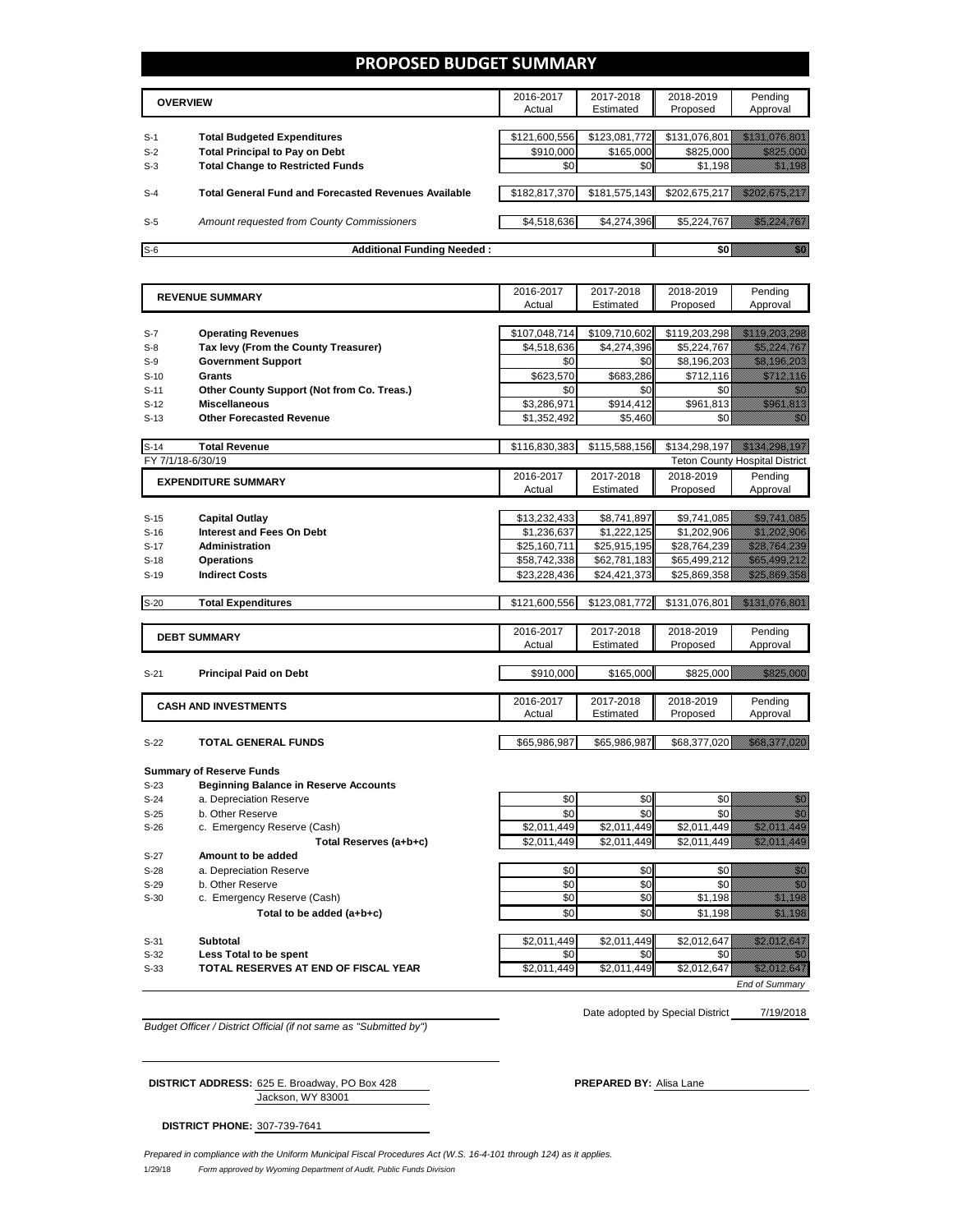# **Proposed Budget**

|                    | <b>Teton County Hospital District</b>                        |                 |               | <b>FYE</b>    | 6/30/2019                                                                                                                                                                                                                      |
|--------------------|--------------------------------------------------------------|-----------------|---------------|---------------|--------------------------------------------------------------------------------------------------------------------------------------------------------------------------------------------------------------------------------|
|                    | <b>NAME OF DISTRICT/BOARD</b>                                |                 |               |               |                                                                                                                                                                                                                                |
|                    |                                                              |                 |               |               |                                                                                                                                                                                                                                |
|                    | PROPERTY TAXES AND ASSESSMENTS                               |                 |               |               |                                                                                                                                                                                                                                |
|                    |                                                              |                 |               |               |                                                                                                                                                                                                                                |
|                    |                                                              | 2016-2017       | 2017-2018     | 2018-2019     | Pending                                                                                                                                                                                                                        |
|                    |                                                              | Actual          | Estimated     | Proposed      | Approval                                                                                                                                                                                                                       |
| $R-1$              | <b>Property Taxes and Assessments Received</b>               |                 |               |               |                                                                                                                                                                                                                                |
| $R-1.1$            | Tax Levy (From the County Treasurer)                         | \$4,518,636     | \$4,274,396   | \$5,224,767   | <u>Tanah di Kabupatén Ba</u>                                                                                                                                                                                                   |
| $R - 1.2$          | <b>Other County Support</b>                                  |                 |               |               |                                                                                                                                                                                                                                |
|                    | <b>FORECASTED REVENUE</b>                                    |                 |               |               |                                                                                                                                                                                                                                |
|                    |                                                              |                 |               |               |                                                                                                                                                                                                                                |
|                    |                                                              | 2016-2017       | 2017-2018     | 2018-2019     | Pending                                                                                                                                                                                                                        |
|                    |                                                              | Actual          | Estimated     | Proposed      | Approval                                                                                                                                                                                                                       |
| $R-2$              | <b>Revenues from Other Governments</b>                       |                 |               |               |                                                                                                                                                                                                                                |
| $R - 2.1$          | State Aid                                                    |                 |               |               |                                                                                                                                                                                                                                |
| $R-2.2$            | Additional County Aid (non-treasurer)                        |                 |               |               |                                                                                                                                                                                                                                |
| $R-2.3$            | City (or Town) Aid                                           |                 |               |               |                                                                                                                                                                                                                                |
| $R - 2.4$          | Specific Purpose Excise Tax<br>Other (Specify)               |                 |               | \$8,196,203   | <u> Kabupatèn Tanah Baga</u>                                                                                                                                                                                                   |
| $R-2.5$            | <b>Total Government Support</b>                              | $\overline{60}$ | \$0           | \$8,196,203   | a katalunggal na katalunggal na katalunggal na katalunggal na katalunggal na katalunggal na katalunggal na kat                                                                                                                 |
| $R-3$              | <b>Operating Revenues</b>                                    |                 |               |               |                                                                                                                                                                                                                                |
| $R - 3.1$          | <b>Customer Charges</b>                                      | \$104,149,915   | \$106,686,755 | \$116,279,446 | <u> Kalèndher Ka</u>                                                                                                                                                                                                           |
| $R - 3.2$          | Sales of Goods or Services                                   |                 |               |               |                                                                                                                                                                                                                                |
| $R - 3.3$          | <b>Other Assessments</b>                                     | \$2,898,799     | \$3,023,847   | \$2,923,852   | <u>e de la provincia de la provincia de la provincia de la provincia de la provincia de la provincia de la provi</u>                                                                                                           |
| $R - 3.4$          | <b>Total Operating Revenues</b>                              | \$107,048,714   | \$109,710,602 | \$119,203,298 | <u> Salah Lagu Barat </u>                                                                                                                                                                                                      |
| $R-4$              | Grants                                                       |                 |               |               |                                                                                                                                                                                                                                |
| $R - 4.1$          | <b>Direct Federal Grants</b>                                 | $-$39,396$      | \$8,758       | \$8,749       | <u>tik alaman k</u>                                                                                                                                                                                                            |
| $R-4.2$            | <b>Federal Grants thru State Agencies</b>                    |                 |               |               |                                                                                                                                                                                                                                |
| $R - 4.3$          | <b>Grants from State Agencies</b>                            | \$662,966       | \$674,528     | \$703,367     | <u> Elizabeth C</u>                                                                                                                                                                                                            |
| $R - 4.4$          | <b>Total Grants</b>                                          | \$623,570       | \$683,286     | \$712,116     | <u> Kabupatèn Tanah Bandaran Sura</u>                                                                                                                                                                                          |
| $R-5$<br>$R - 5.1$ | <b>Miscellaneous Revenue</b><br>Interest                     | \$518,905       | \$264,412     | \$311,813     | <u>elimining k</u>                                                                                                                                                                                                             |
| $R-5.2$            | Other: Specify<br>Contributions                              | \$2,768,066     | \$650,000     | \$650,000     | <u> Karatanan Pa</u>                                                                                                                                                                                                           |
| $R-5.3$            | Other: Additional                                            |                 |               |               |                                                                                                                                                                                                                                |
| $R-5.4$            | <b>Total Miscellaneous</b>                                   | \$3,286,971     | \$914.412     | \$961,813     | <u>tik kalendari pa</u>                                                                                                                                                                                                        |
| $R - 5.5$          | <b>Total Forecasted Revenue</b>                              | \$110,959,255   | \$111,308,300 | \$129,073,430 | a katalunggal na katalunggal na katalunggal na katalunggal na katalunggal na katalunggal na katalunggal na kat                                                                                                                 |
|                    |                                                              |                 |               |               |                                                                                                                                                                                                                                |
| $R-6$              | <b>Other Forecasted Revenue</b>                              |                 |               |               |                                                                                                                                                                                                                                |
| $R - 6.1$          | a. Other past due-as estimated by Co. Treas.                 |                 |               |               |                                                                                                                                                                                                                                |
| $R-6.2$            | b. Other forecasted revenue (specify):                       |                 |               |               |                                                                                                                                                                                                                                |
| $R-6.3$            |                                                              |                 |               |               |                                                                                                                                                                                                                                |
| $R-6.4$            |                                                              |                 |               |               |                                                                                                                                                                                                                                |
| $R-6.5$            | See Additional Details                                       | \$1,352,492     | \$5,460       |               |                                                                                                                                                                                                                                |
| $R-6.6$            | Total Other Forecasted Revenue (a+b) with additional details | \$1,352,492     | \$5,460       | \$0           | en de la familie de la familie de la familie de la familie de la familie de la familie de la familie de la fa<br>Concelho de la familie de la familie de la familie de la familie de la familie de la familie de la familie de |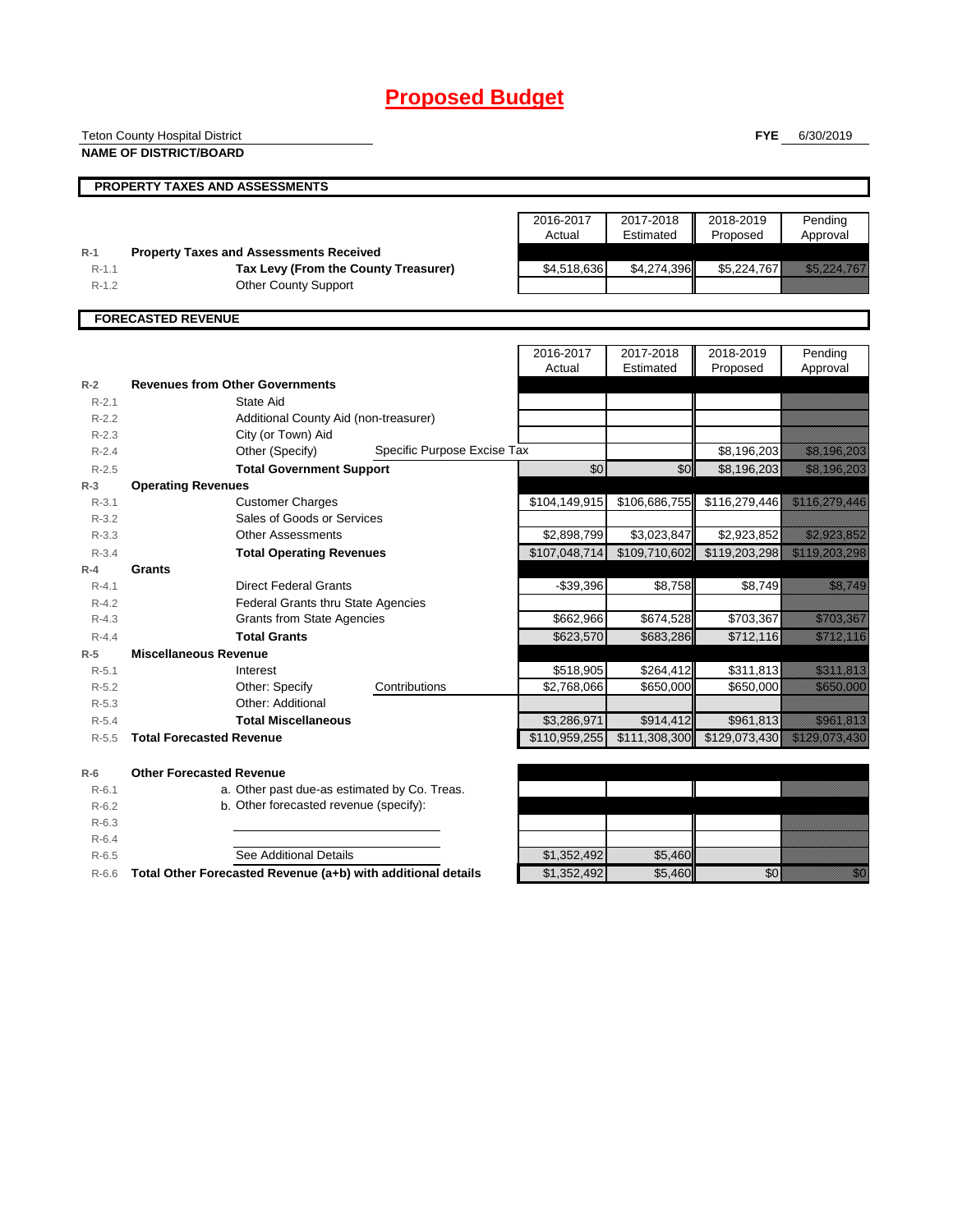### **CAPITAL OUTLAY BUDGET**

|           |                             |                            | , , , , , , , , |
|-----------|-----------------------------|----------------------------|-----------------|
| $E-1$     | <b>Capital Outlay</b>       |                            |                 |
| $E - 1.1$ |                             | <b>Real Property</b>       | \$1,765,000     |
| $E - 1.2$ |                             | Vehicles                   | \$66,753        |
| $E - 1.3$ |                             | <b>Office Equipment</b>    | \$2,520,047     |
| $E - 1.4$ |                             | Other (Specify)            |                 |
| $E-1.5$   |                             | Milward, IT, Living Center | \$8,880,633     |
| $E - 1.6$ |                             |                            |                 |
| $E - 1.7$ |                             |                            |                 |
| $E-1.8$   | <b>TOTAL CAPITAL OUTLAY</b> |                            | \$13,232,433    |

|           |                             |                            | 2016-2017    | 2017-2018   | 2018-2019   | Pending                        |
|-----------|-----------------------------|----------------------------|--------------|-------------|-------------|--------------------------------|
|           |                             |                            | Actual       | Estimated   | Proposed    | Approval                       |
|           | <b>Capital Outlay</b>       |                            |              |             |             |                                |
| $E - 1.1$ |                             | <b>Real Property</b>       | \$1,765,000  |             |             |                                |
| $E - 1.2$ |                             | Vehicles                   | \$66.753     |             |             |                                |
| $E-1.3$   |                             | Office Equipment           | \$2,520,047  | \$2,784,344 | \$2,301,103 | <u> Kalendari Kalendari Ka</u> |
| $E - 1.4$ |                             | Other (Specify)            |              |             |             |                                |
| $E-1.5$   |                             | Milward, IT, Living Center | \$8,880,633  | \$5,957,553 | \$7,439,983 | <u> Ellen Starten (</u>        |
| $E - 1.6$ |                             |                            |              |             |             |                                |
| $E-1.7$   |                             |                            |              |             |             |                                |
| $E-1.8$   | <b>TOTAL CAPITAL OUTLAY</b> |                            | \$13,232,433 | \$8,741,897 | \$9,741,085 | <u> Karl Harrison (</u>        |

### **ADMINISTRATION BUDGET**

| $E-2$     | <b>Personnel Services</b>            |                                 |
|-----------|--------------------------------------|---------------------------------|
| $E - 2.1$ |                                      | Administrator                   |
| $E - 2.2$ |                                      | Secretary                       |
| $E - 2.3$ |                                      | Clerical                        |
| $E-2.4$   |                                      | Other (Specify)                 |
| $E - 2.5$ |                                      | Support staff, including la     |
| $E-2.6$   |                                      |                                 |
| $E - 2.7$ |                                      |                                 |
| E-3       | <b>Board Expenses</b>                |                                 |
| $E - 3.1$ |                                      | Travel                          |
| $E - 3.2$ |                                      | Mileage                         |
| $E - 3.3$ |                                      | Other (Specify)                 |
| $E - 3.4$ |                                      |                                 |
| $E - 3.5$ |                                      |                                 |
| $E - 3.6$ |                                      |                                 |
| $E-4$     | <b>Contractual Services</b>          |                                 |
| $E - 4.1$ |                                      | Legal                           |
| $E - 4.2$ |                                      | Accounting/Auditing             |
| $E - 4.3$ |                                      | Other (Specify)                 |
| $E-4.4$   |                                      | Collection fees, bank card      |
| $E - 4.5$ |                                      |                                 |
| $E - 4.6$ |                                      |                                 |
| E-5       | <b>Other Administrative Expenses</b> |                                 |
| $E - 5.1$ |                                      | <b>Office Supplies</b>          |
| $E - 5.2$ |                                      | Office equipment, rent & repair |
| $E - 5.3$ |                                      | Education                       |
| $E - 5.4$ |                                      | Registrations                   |
| $E - 5.5$ |                                      | Other (Specify)                 |
| $E - 5.6$ |                                      | Utilities, freight, security, a |
| $E - 5.7$ |                                      | Other, Recruiting, dues &       |
| $E - 5.8$ |                                      |                                 |
| $E-6$     | <b>TOTAL ADMINISTRATION</b>          |                                 |

|                          |                                      | 2016-2017    | 2017-2018    | 2018-2019    | Pending                                                                                                               |
|--------------------------|--------------------------------------|--------------|--------------|--------------|-----------------------------------------------------------------------------------------------------------------------|
|                          |                                      | Actual       | Estimated    | Proposed     | Approval                                                                                                              |
| Ż                        | <b>Personnel Services</b>            |              |              |              |                                                                                                                       |
| $E - 2.1$                | Administrator                        | \$867,215    | \$710,476    | \$719,471    | <u>era de la contrada de la contrada de la contrada de la contrada de la contrada de la contrada de la contrada d</u> |
| $E - 2.2$                | Secretary                            |              |              |              |                                                                                                                       |
| $E - 2.3$                | Clerical                             | \$7,078,640  | \$7,093,137  | \$7,771,353  | <u>est til til starte och till starte och till starte och till starte och till starte och till starte och till s</u>  |
| $E - 2.4$                | Other (Specify)                      |              |              |              |                                                                                                                       |
| $E - 2.5$                | Support staff, including la          | \$5,263,902  | \$5,685,492  | \$6,071,427  | <u> Karlingan da</u>                                                                                                  |
| $E - 2.6$                |                                      |              |              |              |                                                                                                                       |
| $E - 2.7$                |                                      |              |              |              |                                                                                                                       |
| $\overline{\phantom{a}}$ | <b>Board Expenses</b>                |              |              |              |                                                                                                                       |
| $E - 3.1$                | Travel                               |              |              |              |                                                                                                                       |
| $E - 3.2$                | Mileage                              |              |              |              |                                                                                                                       |
| $E - 3.3$                | Other (Specify)                      |              |              |              |                                                                                                                       |
| $E - 3.4$                |                                      |              |              |              |                                                                                                                       |
| $E - 3.5$                |                                      |              |              |              |                                                                                                                       |
| $E - 3.6$                |                                      |              |              |              |                                                                                                                       |
| Ļ.                       | <b>Contractual Services</b>          |              |              |              |                                                                                                                       |
| $E - 4.1$                | Legal                                | \$313,359    | \$388,666    | \$366,749    | <u> Karl Barat dan Ba</u>                                                                                             |
| $E - 4.2$                | Accounting/Auditing                  |              |              |              |                                                                                                                       |
| $E - 4.3$                | Other (Specify)                      |              |              |              |                                                                                                                       |
| $E - 4.4$                | Collection fees, bank card           | \$4,713,417  | \$5,059,574  | \$5,124,595  | <u> Kabupatèn Bandaran Indonesia Bandaran Indonesia Bandaran Indonesia dan ka</u>                                     |
| $E - 4.5$                |                                      |              |              |              |                                                                                                                       |
| $E - 4.6$                |                                      |              |              |              |                                                                                                                       |
| $\overline{\phantom{a}}$ | <b>Other Administrative Expenses</b> |              |              |              |                                                                                                                       |
| $E - 5.1$                | <b>Office Supplies</b>               | \$1,407,115  | \$1,253,576  | \$1,391,451  | <u> Elizabeth Charles (</u>                                                                                           |
| $E - 5.2$                | Office equipment, rent & repair      | \$1,983,751  | \$2,268,275  | \$3,311,184  | <u> Elizabeth Charles Charles Charles Charles Charles Charles Charles Charles Charles Charles Charles Charles Ch</u>  |
| $E - 5.3$                | Education                            | \$918,962    | \$977,659    | \$1,344,055  | <u> Elizabeth Carlotta (</u>                                                                                          |
| $E - 5.4$                | Registrations                        |              |              |              |                                                                                                                       |
| $E - 5.5$                | Other (Specify)                      |              |              |              |                                                                                                                       |
| $E - 5.6$                | Utilities, freight, security, a      | \$1,938,342  | \$1,932,348  | \$1,970,211  | <u>The Charles Constant</u>                                                                                           |
| $E - 5.7$                | Other, Recruiting, dues &            | \$676,008    | \$545,991    | \$693,743    | <u>i karatanan di kacamatan ing Panganan di Kabupaten Ing Pangangan di Pangangan di Pangangan Pangangan di Panga</u>  |
| $E - 5.8$                |                                      |              |              |              |                                                                                                                       |
|                          | <b>TOTAL ADMINISTRATION</b>          | \$25,160,711 | \$25,915,195 | \$28,764,239 | <u> Karl Mariti (</u>                                                                                                 |
|                          |                                      |              |              |              |                                                                                                                       |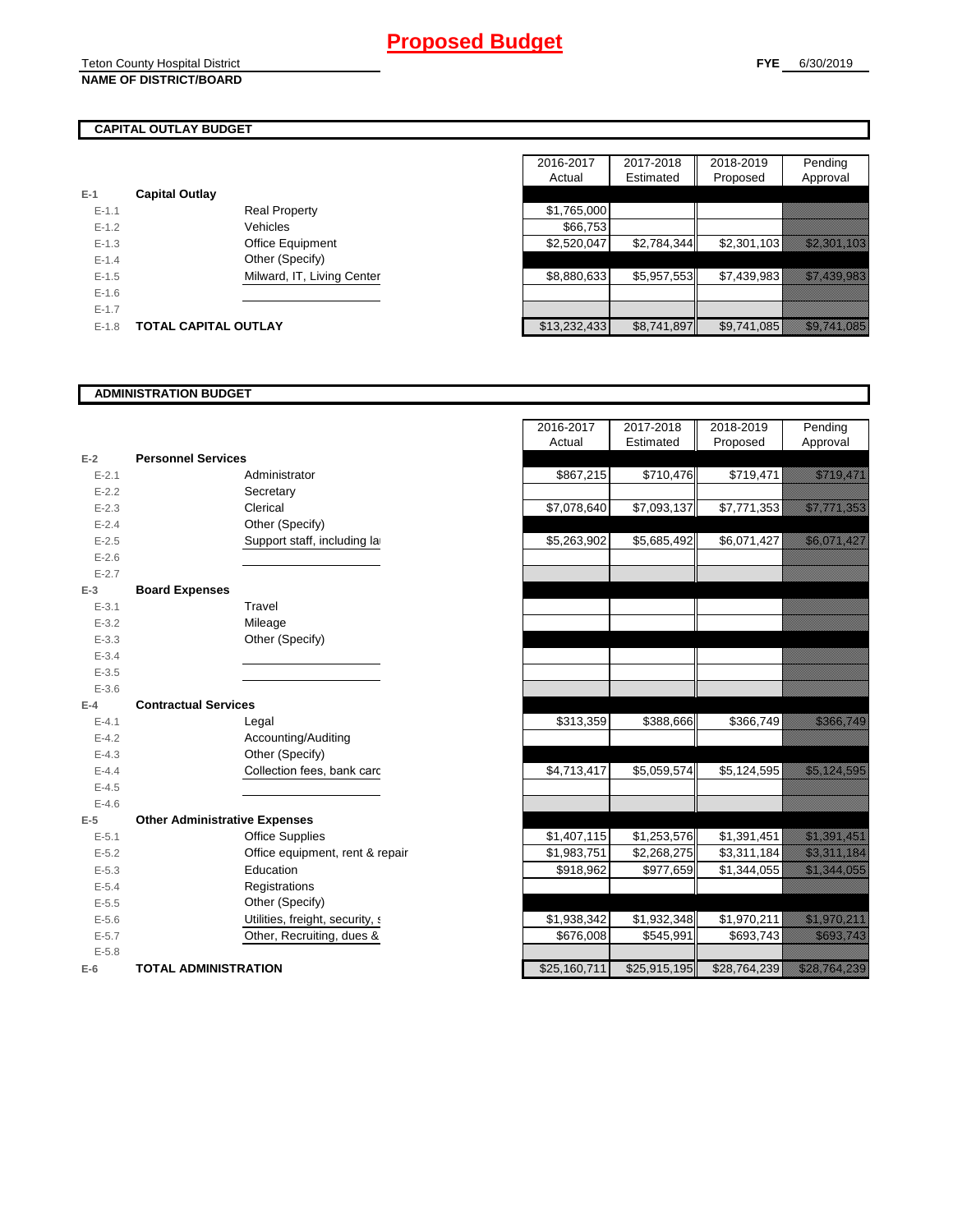### **OPERATIONS BUDGET** Teton County Hospital District

| $E-7$              | <b>Personnel Services</b>              |                           |
|--------------------|----------------------------------------|---------------------------|
| $E - 7.1$          |                                        | Wages--Operations         |
| $E - 7.2$          |                                        | <b>Service Contracts</b>  |
| $E - 7.3$          |                                        | Other (Specify)           |
| $E - 7.4$          |                                        |                           |
| $E - 7.5$          |                                        |                           |
| $E - 7.6$          |                                        |                           |
| $E-8$              | <b>Travel</b>                          |                           |
| $E - 8.1$          |                                        | Mileage                   |
| $E - 8.2$          |                                        | Other (Specify)           |
| $E - 8.3$          |                                        |                           |
| $E - 8.4$          |                                        |                           |
| $E - 8.5$          |                                        |                           |
| $E-9$              | <b>Operating supplies (List)</b>       |                           |
| $E-9.1$            |                                        | <b>Patient Supplies</b>   |
| $E - 9.2$          |                                        |                           |
| $E - 9.3$          |                                        |                           |
| $E-9.4$            |                                        |                           |
| $E - 9.5$          |                                        |                           |
|                    |                                        |                           |
| $E-10$             | <b>Program Services (List)</b>         |                           |
| $E-10.1$           |                                        | <b>Physician Fees</b>     |
| $E-10.2$           |                                        | Rehabilitation, Reference |
| $E-10.3$           |                                        |                           |
| $E-10.4$           |                                        |                           |
| $E-10.5$           |                                        |                           |
| E-11               | <b>Contractual Arrangements (List)</b> |                           |
| $E-11.1$           |                                        |                           |
| $E-11.2$           |                                        |                           |
| $E-11.3$           |                                        |                           |
| $E-11.4$           |                                        |                           |
| $E-11.5$           |                                        |                           |
| $E-12$             | <b>Other operations (Specify)</b>      |                           |
| $E-12.1$           |                                        | Rent/Repair/Maintenance   |
| $E-12.2$           |                                        | Loss on Investments       |
| $E-12.3$           |                                        | <b>Community Programs</b> |
| $E-12.4$           |                                        |                           |
| $E-12.5$<br>$E-13$ | <b>TOTAL OPERATIONS</b>                |                           |

|                |                                        | 2016-2017    | 2017-2018    | 2018-2019    | Pending                                                                                                              |
|----------------|----------------------------------------|--------------|--------------|--------------|----------------------------------------------------------------------------------------------------------------------|
|                |                                        | Actual       | Estimated    | Proposed     | Approval                                                                                                             |
| $\overline{7}$ | <b>Personnel Services</b>              |              |              |              |                                                                                                                      |
| $E - 7.1$      | Wages--Operations                      | \$32,418,569 | \$35,136,226 | \$36,277,859 | <u> Karl Maria Sara</u>                                                                                              |
| $E - 7.2$      | <b>Service Contracts</b>               |              |              |              |                                                                                                                      |
| $E - 7.3$      | Other (Specify)                        |              |              |              |                                                                                                                      |
| $E - 7.4$      |                                        |              |              |              |                                                                                                                      |
| $E - 7.5$      |                                        |              |              |              |                                                                                                                      |
| $E - 7.6$      |                                        |              |              |              |                                                                                                                      |
| 8              | <b>Travel</b>                          |              |              |              |                                                                                                                      |
| $E-8.1$        | Mileage                                |              |              |              |                                                                                                                      |
| $E - 8.2$      | Other (Specify)                        |              |              |              |                                                                                                                      |
| $E - 8.3$      |                                        |              |              |              |                                                                                                                      |
| $E - 8.4$      |                                        |              |              |              |                                                                                                                      |
| $E - 8.5$      |                                        |              |              |              |                                                                                                                      |
| 9              | <b>Operating supplies (List)</b>       |              |              |              |                                                                                                                      |
| $E-9.1$        | <b>Patient Supplies</b>                | \$15,317,784 | \$15,936,108 | \$16,824,455 | <u> Karl Lindon (</u>                                                                                                |
| $E - 9.2$      |                                        |              |              |              |                                                                                                                      |
| $E-9.3$        |                                        |              |              |              |                                                                                                                      |
| $E - 9.4$      |                                        |              |              |              |                                                                                                                      |
| $E - 9.5$      |                                        |              |              |              |                                                                                                                      |
| 10             | <b>Program Services (List)</b>         |              |              |              |                                                                                                                      |
| $E-10.1$       | <b>Physician Fees</b>                  | \$4,846,180  | \$5,081,138  | \$5,548,165  | <u> Kalèndher Ka</u>                                                                                                 |
| $E-10.2$       | Rehabilitation, Reference              | \$3,253,077  | \$3,848,035  | \$3,936,915  | <u> Maria Maria Indonesia (</u>                                                                                      |
| $E-10.3$       |                                        |              |              |              |                                                                                                                      |
| $E-10.4$       |                                        |              |              |              |                                                                                                                      |
| $E-10.5$       |                                        |              |              |              |                                                                                                                      |
| $-11$          | <b>Contractual Arrangements (List)</b> |              |              |              |                                                                                                                      |
| $E-11.1$       |                                        |              |              |              |                                                                                                                      |
| $E-11.2$       |                                        |              |              |              |                                                                                                                      |
| $E-11.3$       |                                        |              |              |              |                                                                                                                      |
| $E-11.4$       |                                        |              |              |              |                                                                                                                      |
| $E-11.5$       |                                        |              |              |              |                                                                                                                      |
| 12             | <b>Other operations (Specify)</b>      |              |              |              |                                                                                                                      |
| $E-12.1$       | Rent/Repair/Maintenance                | \$2,182,962  | \$2,392,651  | \$2,445,403  | <u> Kalifornia (h. 1888).</u>                                                                                        |
| $E-12.2$       | Loss on Investments                    | \$106,120    | \$39,594     | \$97,312     | <u>i serialistikan pada tahun 1999. Seriaan perang dialah dalam bagi dalam bagi dalam bagi dalam bagi dalam bagi</u> |
| $E-12.3$       | <b>Community Programs</b>              | \$617,646    | \$347,430    | \$369,103    | <u>e de la provincia de la provincia de la provincia del provincia del provincia del provincia del provincia del</u> |
| $E-12.4$       |                                        |              |              |              |                                                                                                                      |
| $E-12.5$       |                                        |              |              |              |                                                                                                                      |
| $13 -$         | TOTAL OPERATIONS                       | \$58742338   | \$62,781,183 |              | \$65,499,212                                                                                                         |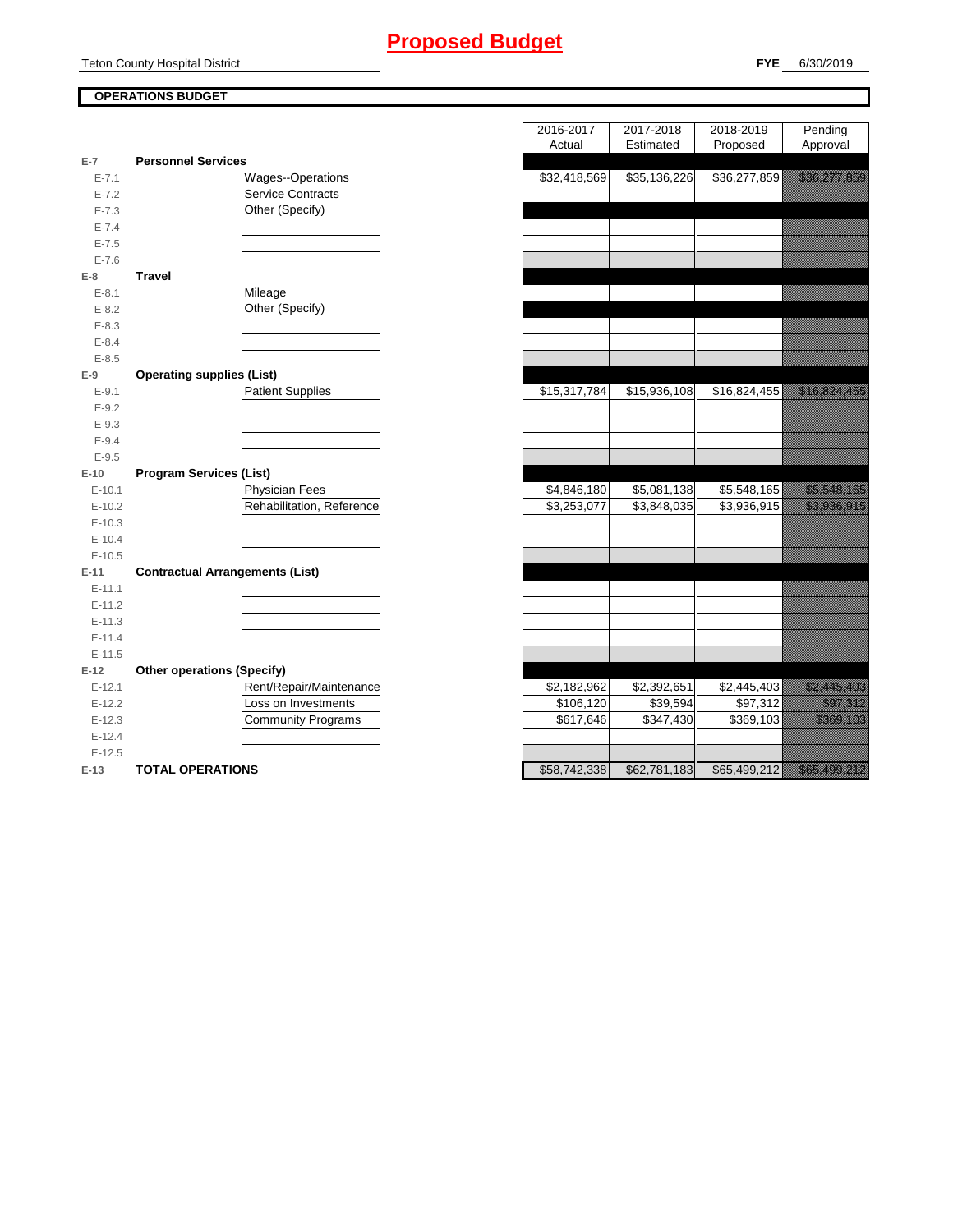## **Proposed Budget**

Teton County Hospital District

**FYE** 6/30/2019

### **INDIRECT COSTS BUDGET**

|          |                              | $1$ success  | Luunuu       | <b>THOROGO</b> | '                                                                                                                    |
|----------|------------------------------|--------------|--------------|----------------|----------------------------------------------------------------------------------------------------------------------|
| $E-14$   | Insurance                    |              |              |                |                                                                                                                      |
| $E-14.1$ | Liability                    | \$1,836,541  | \$1,502,727  | \$1,504,178    | <u> Kalendari Ka</u>                                                                                                 |
| $E-14.2$ | Buildings and vehicles       | \$243,031    | \$184,853    | \$207,292      | <u>Tillisti mark</u>                                                                                                 |
| $E-14.3$ | Equipment                    |              |              |                |                                                                                                                      |
| $E-14.4$ | Other (Specify)              |              |              |                |                                                                                                                      |
| $E-14.5$ |                              |              |              |                |                                                                                                                      |
| $E-14.6$ |                              |              |              |                |                                                                                                                      |
| $E-14.7$ |                              |              |              |                |                                                                                                                      |
| $E-15$   | Indirect payroll costs:      |              |              |                |                                                                                                                      |
| $E-15.1$ | FICA (Social Security) taxes | \$2,904,453  | \$3,161,319  | \$3,219,359    | <u> Hallandin Sa</u>                                                                                                 |
| $E-15.2$ | <b>Workers Compensation</b>  | \$455,400    | \$548,429    | \$550,000      | <u> Elizabeth Charles Charles Charles Charles Charles Charles Charles Charles Charles Charles Charles Charles Ch</u> |
| $E-15.3$ | <b>Unemployment Taxes</b>    | \$8,757      | \$43,200     | \$40,000       | <u> Harrison (</u>                                                                                                   |
| $E-15.4$ | Retirement                   | \$1,367,974  | \$1,527,500  | \$1,579,402    | <u> Martin Martin Sta</u>                                                                                            |
| $E-15.5$ | <b>Health Insurance</b>      | \$9,058,670  | \$9,520,381  | \$10,157,797   | <u> Karl Maritim (Karl Maritim Sara</u>                                                                              |
| $E-15.6$ | Other (Specify)              |              |              |                |                                                                                                                      |
| $E-15.7$ | LTD, Life Insurance, Emp     | \$465,867    | \$602,580    | \$737,392      | <u>tika kuningan ka</u>                                                                                              |
| $E-15.8$ |                              |              |              |                |                                                                                                                      |
| $E-15.9$ |                              |              |              |                |                                                                                                                      |
| $E-16$   | <b>Depreciation Expenses</b> | \$6,887,743  | \$7,330,383  | \$7,873,939    | <u> Elizabeth Carlotta (</u>                                                                                         |
| $E-17$   | <b>TOTAL INDIRECT COSTS</b>  | \$23,228,436 | \$24,421,373 | \$25,869,358   | <u> Elizabeth Charles Charles Charles Charles Charles Charles Charles Charles Charles Charles Charles Charles Ch</u> |
|          |                              |              |              |                |                                                                                                                      |

|          |                              |                              | 2016-2017    | 2017-2018    | 2018-2019    | Pending                                                   |
|----------|------------------------------|------------------------------|--------------|--------------|--------------|-----------------------------------------------------------|
|          |                              |                              | Actual       | Estimated    | Proposed     | Approval                                                  |
| $E-14$   | Insurance                    |                              |              |              |              |                                                           |
| $E-14.1$ |                              | Liability                    | \$1,836,541  | \$1,502,727  | \$1,504,178  | <u> Kabupatèn Ba</u>                                      |
| $E-14.2$ |                              | Buildings and vehicles       | \$243,031    | \$184,853    | \$207,292    | <u> Karl Harriston (</u>                                  |
| $E-14.3$ |                              | Equipment                    |              |              |              |                                                           |
| $E-14.4$ |                              | Other (Specify)              |              |              |              |                                                           |
| $E-14.5$ |                              |                              |              |              |              |                                                           |
| $E-14.6$ |                              |                              |              |              |              |                                                           |
| $E-14.7$ |                              |                              |              |              |              |                                                           |
| $E-15$   | Indirect payroll costs:      |                              |              |              |              |                                                           |
| $E-15.1$ |                              | FICA (Social Security) taxes | \$2,904,453  | \$3,161,319  | \$3,219,359  | <u> Kalifornia (h. 1888).</u>                             |
| $E-15.2$ |                              | <b>Workers Compensation</b>  | \$455,400    | \$548,429    | \$550,000    | <u> Elizabeth Carl</u>                                    |
| $E-15.3$ |                              | <b>Unemployment Taxes</b>    | \$8,757      | \$43,200     | \$40,000     | <u> Historia (</u>                                        |
| $E-15.4$ |                              | Retirement                   | \$1,367,974  | \$1,527,500  | \$1,579,402  | <u> Hallishahan Ka</u>                                    |
| $E-15.5$ |                              | Health Insurance             | \$9,058,670  | \$9,520,381  | \$10,157,797 | <u> Karl Mariti (Mariti III) eta industrial de la pro</u> |
| $E-15.6$ |                              | Other (Specify)              |              |              |              |                                                           |
| $E-15.7$ |                              | LTD, Life Insurance, Emp     | \$465,867    | \$602,580    | \$737,392    | <u>istorialistika k</u>                                   |
| $E-15.8$ |                              |                              |              |              |              |                                                           |
| $E-15.9$ |                              |                              |              |              |              |                                                           |
| $E-16$   | <b>Depreciation Expenses</b> |                              | \$6,887,743  | \$7,330,383  | \$7,873,939  | <u> Elizabeth Carlottan (</u>                             |
| $E-17$   | <b>TOTAL INDIRECT COSTS</b>  |                              | \$23,228,436 | \$24,421,373 | \$25,869,358 | <u> Elianos Colleges</u>                                  |

#### **DEBT SERVICE BUDGET**

|         |                     | 2016-2017<br>Actual | 2017-2018<br>Estimated | 2018-2019<br>Proposed | Pending<br>Approval            |
|---------|---------------------|---------------------|------------------------|-----------------------|--------------------------------|
| $D-1$   | <b>Debt Service</b> |                     |                        |                       |                                |
| $D-1.1$ | Principal           | \$910,000           | \$165,000              | \$825,000             | <u> Karl Maria (</u>           |
| $D-1.2$ | Interest            | \$1,236,637         | \$1,222,125            | \$1,202,906           | <u> Elitteratura e c</u>       |
| $D-1.3$ | Fees                |                     |                        |                       |                                |
| $D-2$   | TOTAL DEBT SERVICE  | \$2,146,637         | \$1,387,125            | \$2,027,906           | <u> Hillisoon ka ka ka ka </u> |